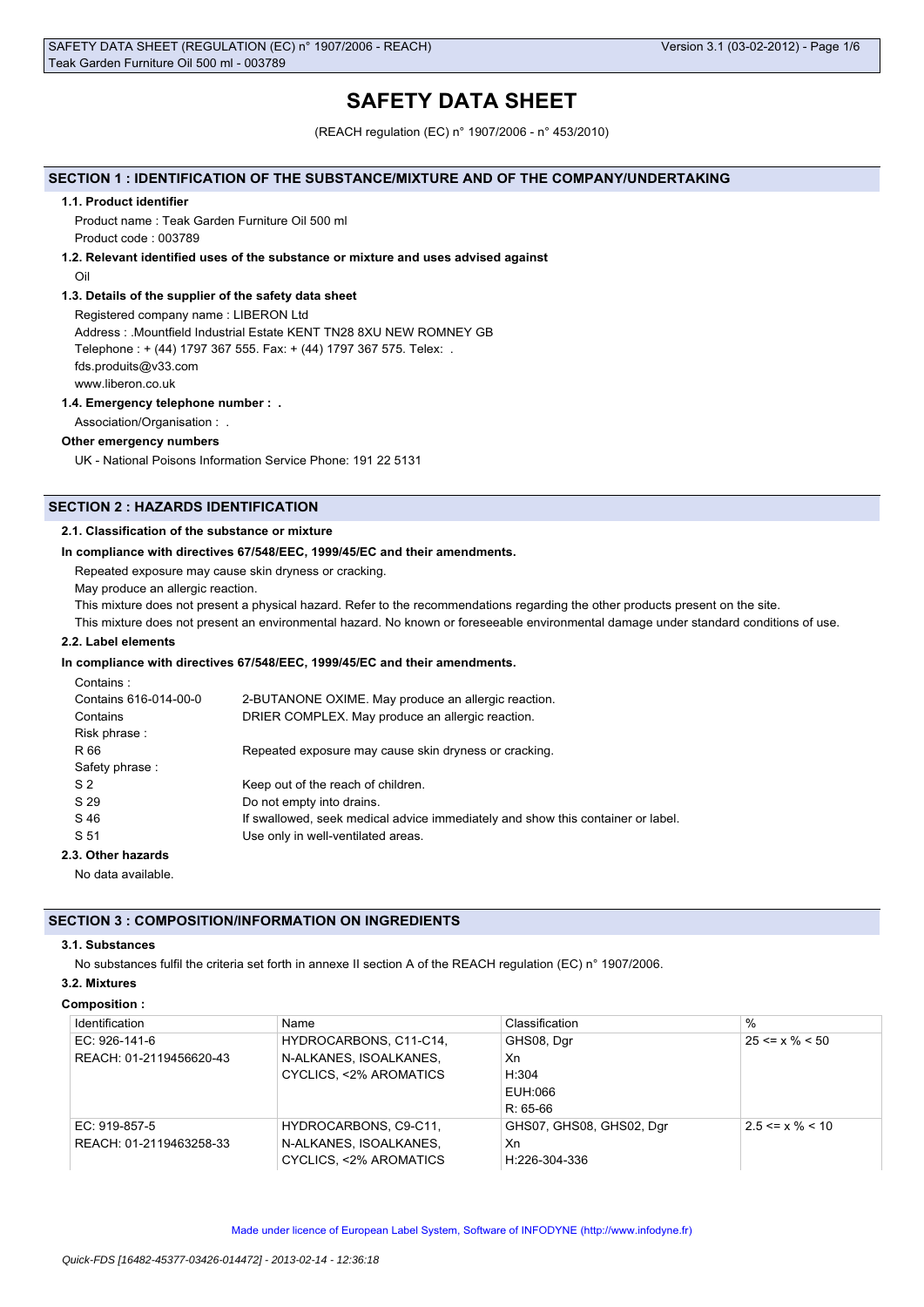# SAFETY DATA SHEET (REGULATION (EC) n° 1907/2006 - REACH)

| Teak Garden Furniture Oil 500 ml - 003789                  |                                                                                                                                          |                                                                          |                       |
|------------------------------------------------------------|------------------------------------------------------------------------------------------------------------------------------------------|--------------------------------------------------------------------------|-----------------------|
|                                                            |                                                                                                                                          | EUH:066<br>R: 10-65-66-67                                                |                       |
| CAS: 64742-48-9<br>EC: 265-150-3                           | NAPHTHA (PETROLEUM),<br><b>HYDROTREATED HEAVY</b>                                                                                        | GHS08, Dgr<br>Xn<br>H:304<br>EUH:066<br>$R: 65-66$<br>NOTA: H P          | $2.5 \le x \% \le 10$ |
| INDEX: 607-281-00-4<br>CAS: 127519-17-9<br>$EC: 407-000-3$ | A MIXTURE OF BRANCHED AND<br>LINEAR C7-C9 ALKYL<br>3-[3-(2H-BENZOTRIAZOL-2-YL)<br>-5-(1,1-DIMETHYLETHYL)-4-HY<br>DROXYPHENYL]PROPIONATES | GHS09<br>N<br>H:411<br>R: 51/53                                          | $0 \le x \% \le 2.5$  |
| INDEX: 616-014-00-0<br>CAS: 96-29-7<br>EC: 202-496-6       | 2-BUTANONE OXIME                                                                                                                         | GHS08, GHS05, GHS07, Dgr<br>Xn<br>H:351-312-318-317<br>R: 40.C3-41-43-21 | $0 \le x \% \le 2.5$  |
|                                                            | <b>DRIER COMPLEX</b>                                                                                                                     |                                                                          | $0 \le x \% \le 2.5$  |

### **Information on ingredients :**

Note P: The carcinogen or mutagen classification does not apply because the substance contains less than 0.1 % w/w of benzene (EINECS 200-753-7).

### **SECTION 4 : FIRST AID MEASURES**

As a general rule, in case of doubt or if symptoms persist, always call a doctor.

NEVER induce swallowing by an unconscious person.

# **4.1. Description of first aid measures**

### **In the event of splashes or contact with eyes :**

Wash thoroughly with soft, clean water for 15 minutes holding the eyelids open.

#### **In the event of splashes or contact with skin :**

Remove contaminated clothing and wash the skin thoroughly with soap and water or a recognised cleaner.

Watch out for any remaining product between skin and clothing, watches, shoes, etc.

If the contaminated area is widespread and/or there is damage to the skin, a doctor must be consulted or the patient transferred to hospital.

### **In the event of swallowing :**

In the event of swallowing, if the quantity is small (no more than one mouthful), rinse the mouth with water and consult a doctor. Seek medical attention, showing the label.

If swallowed accidentally, call a doctor to ascertain whether observation and hospital care will be necessary. Show the label.

### **4.2. Most important symptoms and effects, both acute and delayed**

#### No data available.

#### **4.3. Indication of any immediate medical attention and special treatment needed**

No data available.

#### **SECTION 5 : FIREFIGHTING MEASURES**

Non-flammable.

### **5.1. Extinguishing media**

### **Suitable methods of extinction**

- In the event of a fire, use :
- sprayed water or water mist
- foam
- multipurpose ABC powder
- BC powder
- carbon dioxide (CO2)

#### **Unsuitable methods of extinction**

#### In the event of a fire, do not use :

- water jet

#### **5.2. Special hazards arising from the substance or mixture**

A fire will often produce a thick black smoke. Exposure to decomposition products may be hazardous to health.

- Do not breathe in smoke.
- In the event of a fire, the following may be formed :
- carbon monoxide (CO)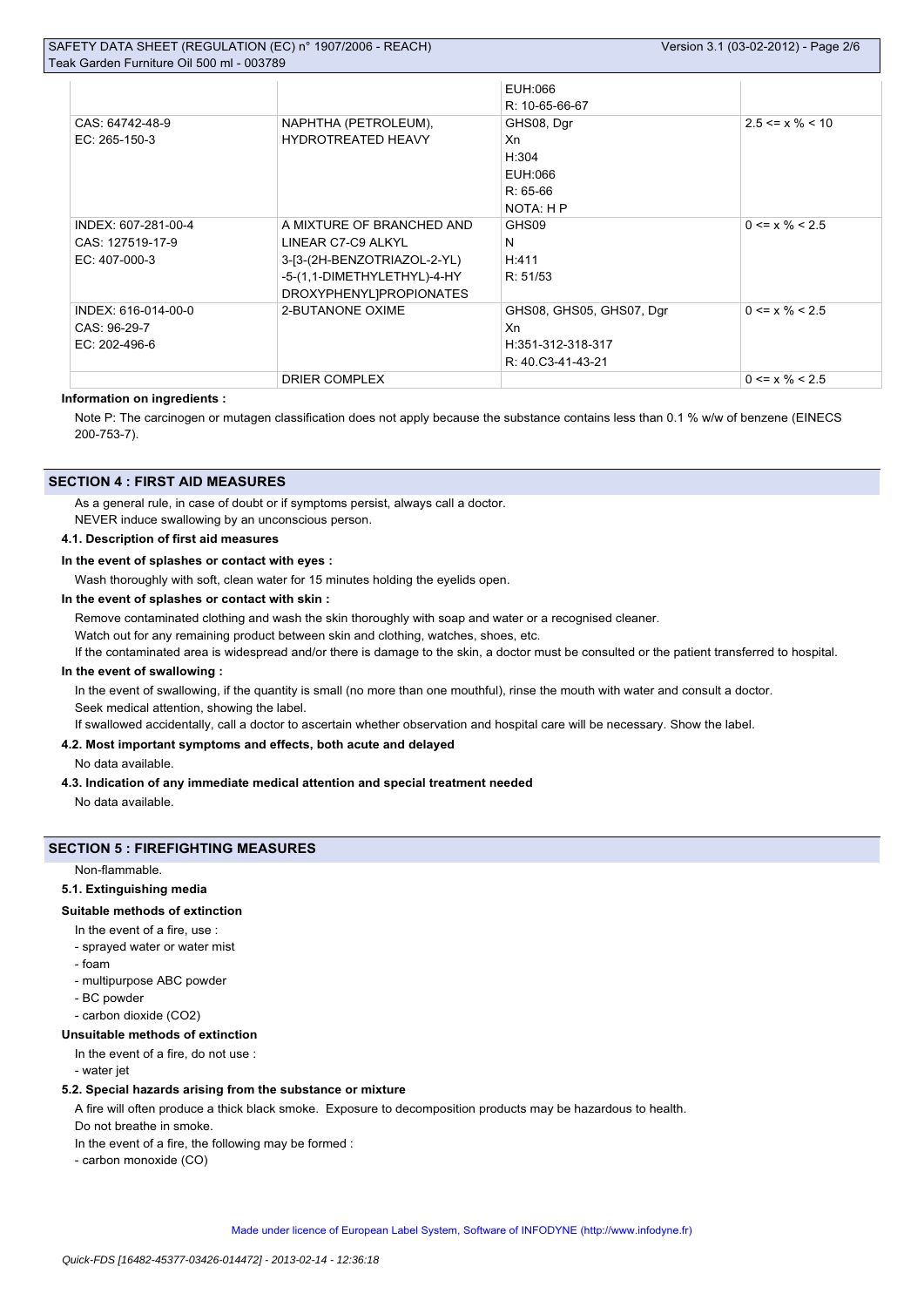#### - carbon dioxide (CO2)

#### **5.3. Advice for firefighters**

No data available.

#### **SECTION 6 : ACCIDENTAL RELEASE MEASURES**

#### **6.1. Personal precautions, protective equipment and emergency procedures**

Consult the safety measures listed under headings 7 and 8.

#### **For non fire-fighters**

Avoid inhaling the vapors.

If a large quantity has been spilt, evacuate all personnel and only allow intervention by trained operators equipped with safety apparatus.

#### **For fire-fighters**

Fire-fighters will be equipped with suitable personal protective equipment (See section 8).

#### **6.2. Environmental precautions**

Contain and control the leaks or spills with non-combustible absorbent materials such as sand, earth, vermiculite, diatomaceous earth in drums for waste disposal.

Prevent any material from entering drains or waterways.

**6.3. Methods and material for containment and cleaning up**

Clean preferably with a detergent, do not use solvents.

#### **6.4. Reference to other sections**

No data available.

### **SECTION 7 : HANDLING AND STORAGE**

Requirements relating to storage premises apply to all facilities where the mixture is handled.

#### **7.1. Precautions for safe handling**

#### Always wash hands after handling.

Remove and wash contaminated clothing before re-using.

Ensure that there is adequate ventilation, especially in confined areas.

#### **Fire prevention :**

Handle in well-ventilated areas.

### Prevent access by unauthorised personnel.

#### **Recommended equipment and procedures :**

For personal protection, see section 8.

Observe precautions stated on label and also industrial safety regulations.

Avoid inhaling vapors. Carry out any industrial operation which may give rise to this in a sealed apparatus.

Provide vapor extraction at the emission source and also general ventilation of the premises.

Packages which have been opened must be reclosed carefully and stored in an upright position.

#### **Prohibited equipment and procedures :**

No smoking, eating or drinking in areas where the mixture is used.

#### **7.2. Conditions for safe storage, including any incompatibilities**

### No data available.

### **Storage**

Keep out of reach of children.

The floor must be impermeable and form a collecting basin so that, in the event of an accidental spillage, the liquid cannot spread beyond this area.

#### **Packaging**

Always keep in packaging made of an identical material to the original.

### **7.3. Specific end use(s)**

No data available.

### **SECTION 8 : EXPOSURE CONTROLS/PERSONAL PROTECTION**

### **8.1. Control parameters**

No data available.

### **8.2. Exposure controls**

#### **Personal protection measures, such as personal protective equipment**

Use personal protective equipment that is clean and has been properly maintained. Store personal protective equipment in a clean place, away from the work area.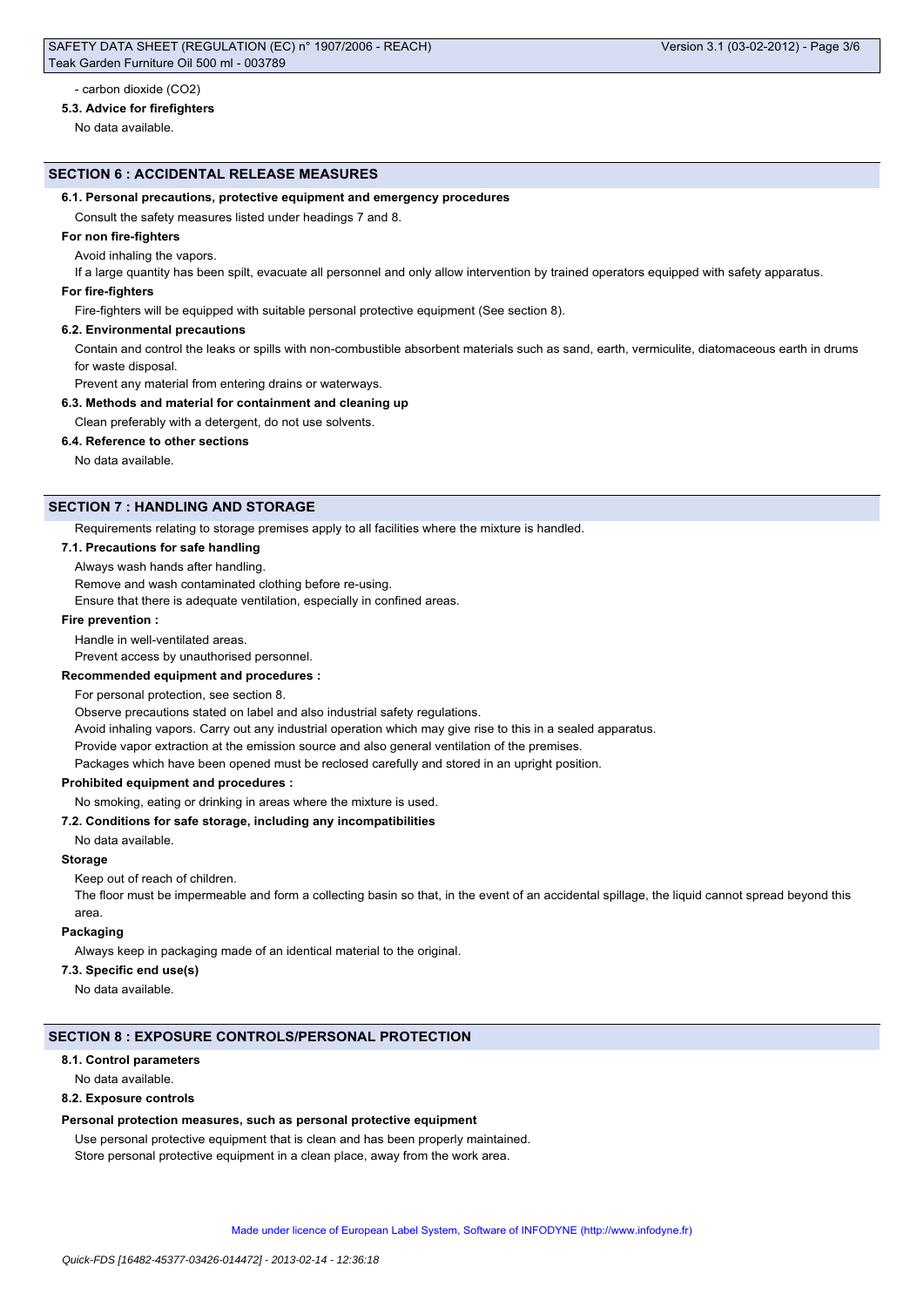Never eat, drink or smoke during use. Remove and wash contaminated clothing before re-using. Ensure that there is adequate ventilation, especially in confined areas.

#### **- Eye / face protection**

Avoid contact with eyes.

Use eye protectors designed to protect against liquid splashes

Before handling, wear safety goggles in accordance with standard EN166.

#### **- Hand protection**

Wear suitable protective gloves in the event of prolonged or repeated skin contact.

Use suitable protective gloves that are resistant to chemical agents in accordance with standard EN374.

Gloves must be selected according to the application and duration of use at the workstation.

Protective gloves need to be selected according to their suitability for the workstation in question : other chemical products that may be handled, necessary physical protections (cutting, pricking, heat protection), level of dexterity required.

Type of gloves recommended :

- Nitrile rubber (butadiene-acrylonitrile copolymer rubber (NBR))

- PVA (Polyvinyl alcohol)

Recommended properties :

- Impervious gloves in accordance with standard EN374

#### **- Body protection**

Avoid skin contact.

Wear suitable protective clothing.

Suitable type of protective clothing :

In the event of substantial spatter, wear liquid-tight protective clothing against chemical risks (type 3) in accordance with EN14605 to prevent skin contact.

In the event of a risk of splashing, wear protective clothing against chemical risks (type 6) in accordance with EN13034 to prevent skin contact. Work clothing worn by personnel shall be laundered regularly.

After contact with the product, all parts of the body that have been soiled must be washed.

### **SECTION 9 : PHYSICAL AND CHEMICAL PROPERTIES**

#### **9.1. Information on basic physical and chemical properties**

|  | <b>General information:</b> |  |
|--|-----------------------------|--|
|--|-----------------------------|--|

| Physical state:                                        | viscous liquid. |  |
|--------------------------------------------------------|-----------------|--|
| Important health, safety and environmental information |                 |  |
| pH:                                                    | Not relevant.   |  |
| Boiling point/boiling range:                           | not relevant.   |  |
| Flash point interval :                                 | not relevant.   |  |
| Flash Point:                                           | 66.00 $°C.$     |  |
| Vapour pressure :                                      | not relevant.   |  |
| Density:                                               | 0.85-0.95       |  |
| Water solubility:                                      | Insoluble.      |  |
| Melting point/melting range:                           | not relevant.   |  |
| Self-ignition temperature :                            | not relevant.   |  |
| Decomposition point/decomposition range :              | not relevant.   |  |
|                                                        |                 |  |

### **9.2. Other information**

No data available.

### **SECTION 10 : STABILITY AND REACTIVITY**

### **10.1. Reactivity**

No data available.

#### **10.2. Chemical stability**

This mixture is stable under the recommended handling and storage conditions in section 7.

#### **10.3. Possibility of hazardous reactions**

When exposed to high temperatures, the mixture can release hazardous decomposition products, such as carbon monoxide and dioxide, fumes and nitrogen oxide.

#### **10.4. Conditions to avoid**

**10.5. Incompatible materials**

### **10.6. Hazardous decomposition products**

The thermal decomposition may release/form :

- carbon monoxide (CO)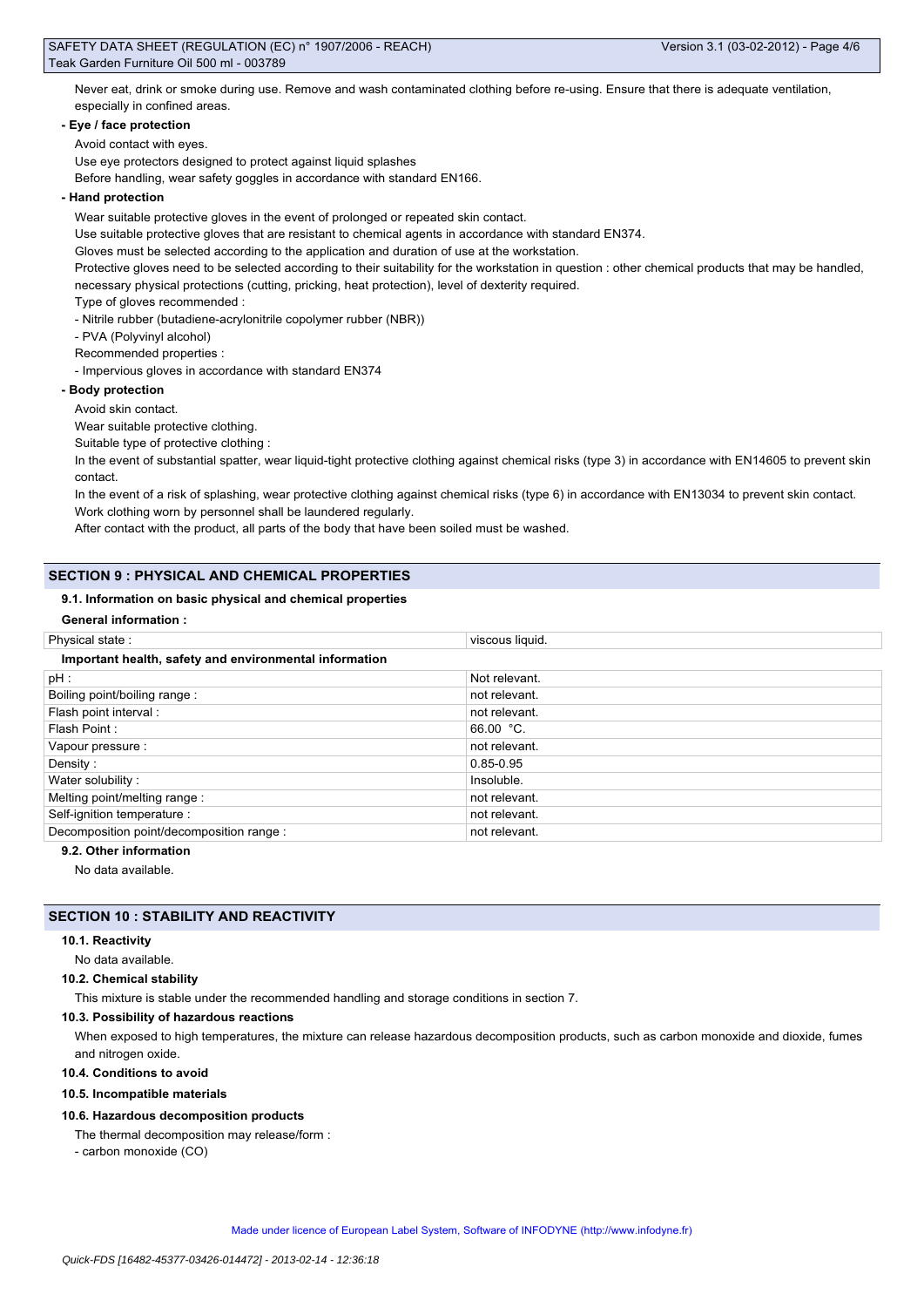- carbon dioxide (CO2)

### **SECTION 11 : TOXICOLOGICAL INFORMATION**

#### **11.1. Information on toxicological effects**

Exposure to vapours from solvents in the mixture in excess of the stated occupational exposure limit may result in adverse health effects such as mucous membrane and respiratory system irritation and adverse effects on kidney, liver and central nervous system.

Symptoms produced will include headaches, numbness, dizziness, fatigue, muscular asthenia and, in extreme cases, loss of consciousness. Repeated or prolonged contact with the mixture may cause removal of natural oil from the skin resulting in non-allergic contact dermatitis and absorption through the skin.

Splashes in the eyes may cause irritation and reversible damage

### **11.1.1. Substances**

No toxicological data available for the substances.

#### **11.1.2. Mixture**

No toxicological data available for the mixture.

#### **Respiratory or skin sensitisation :**

Contains at least one sensitising substance. May cause an allergic reaction.

### **SECTION 12 : ECOLOGICAL INFORMATION**

### **12.1. Toxicity**

#### **12.1.1. Substances**

No aquatic toxicity data available for the substances.

#### **12.1.2. Mixtures**

No aquatic toxicity data available for the mixture.

**12.2. Persistence and degradability**

### No data available.

**12.3. Bioaccumulative potential**

No data available.

# **12.4. Mobility in soil**

No data available.

#### **12.5. Results of PBT and vPvB assessment**

No data available.

#### **12.6. Other adverse effects**

No data available.

### **SECTION 13 : DISPOSAL CONSIDERATIONS**

Proper waste management of the mixture and/or its container must be determined in accordance with Directive 2008/98/EC. CAUTION: Oil cloths can self combust. Do not leave impregnated cloths in bundles. Before discarding lay them flat outside to dry to avoid a fire hazard.

#### **13.1. Waste treatment methods**

Do not pour into drains or waterways.

### **Waste :**

Waste management is carried out without endangering human health, without harming the environment and, in particular without risk to water, air, soil, plants or animals.

Recycle or dispose of waste in compliance with current legislation, preferably via a certified collector or company.

Do not contaminate the ground or water with waste, do not dispose of waste into the environment.

#### **Soiled packaging :**

Empty container completely. Keep label(s) on container. Give to a certified disposal contractor.

#### **SECTION 14 : TRANSPORT INFORMATION**

Exempt from transport classification and labelling.

Transport product in compliance with provisions of the ADR for road, RID for rail, IMDG for sea and ICAO/IATA for air transport (ADR 2011 -IMDG 2010 - ICAO/IATA 2011).

### **SECTION 15 : REGULATORY INFORMATION**